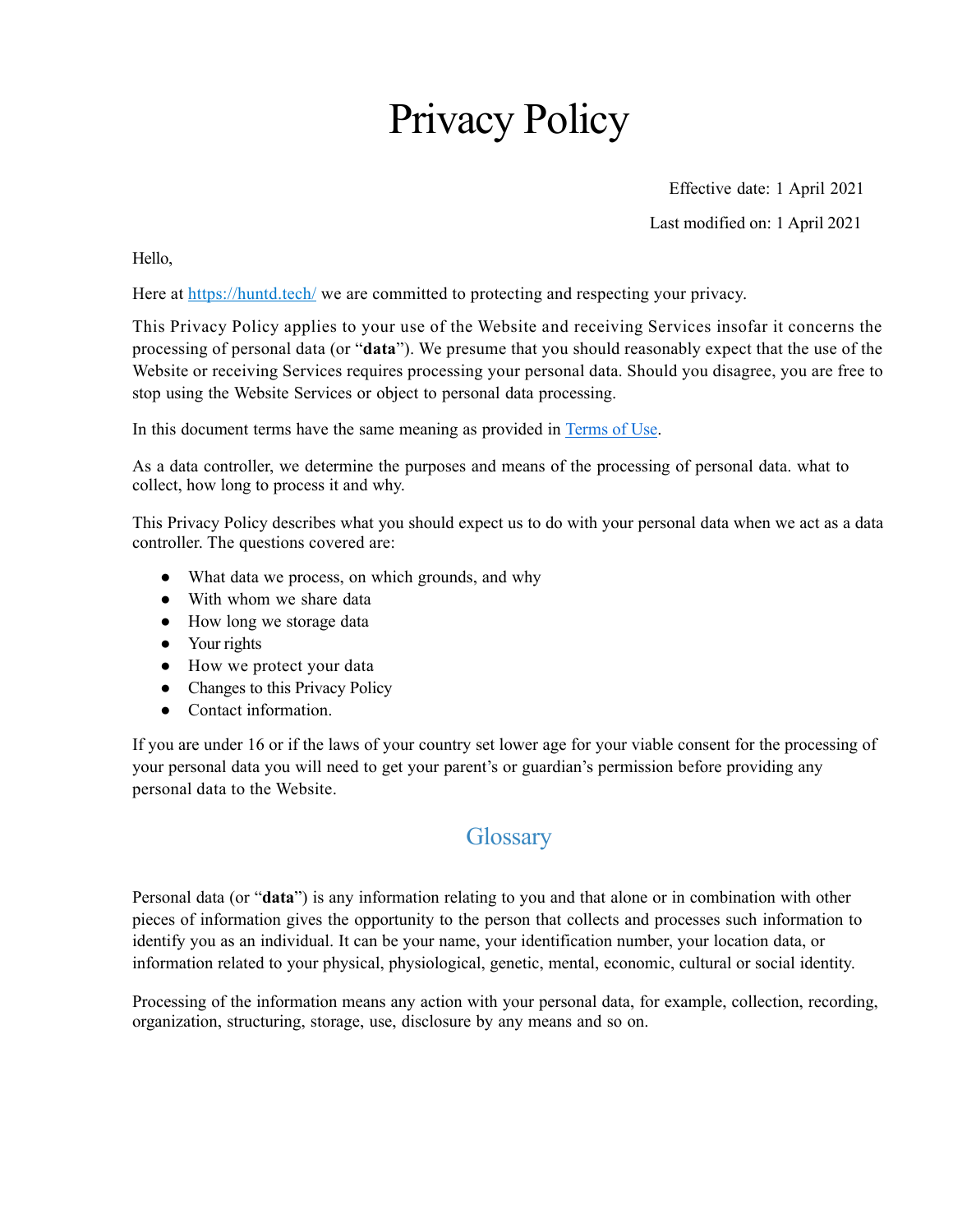## What data we process, how we process them, on which grounds, and why

#### Creating a user account

**Scope**. We collect, use and store your email.

**Legal ground**. We obtain your consent for this procession, which is indicated by your affirmative actions: filling these data in our application form and by clicking a button "Register".

**Purpose**. We collect, use and store these data for creating your user account and for its maintenance, namely for user identification when providing Services, for example grading your works during completing a certain course, submitting your feedback on our Website.

**Period for storage.** We store your data as long as your account is in use. In case you are banned or you decide to delete your account or simply stop using it we will keep your data for additional 60 months to ensure we have information in case there are any kinds of disputes between the Website and you.

**Access to these data.** Our contractors access these data for reaching the purposes we described above.

#### User account

**Scope**. After your account has been registered, you will have access to it. You are free to submit further data in your profile. For candidate it includes position, specialization, technologies, salary, work experience, english level, location, work experience, work expectations, photo, first name, last name, phone number, links to social profiles, CV. For recruiter it includes role, company, first name, last name, phone number, links to social profiles, CV.

**Legal ground**. Your free submission of these data constitutes your consent for processing.

**Purpose**. We collect, use, and storage these data for your account maintenance and for showing this information to our coaches and their assistants for knowing you better while providing Services for you.

**Period for storage.** We store your data as long as your account is in use. In case you are banned or you decide to delete your account or simply stop using it we will keep your data for additional 60 months to ensure we have information in case there are any kinds of disputes between the Website and you.

### Automatic collection

When you use the Website, some third-party services and we can automatically receive the information from your device and send the information back to improve your interaction with the Website, to ensure its effective functioning, and for marketing purposes.

We process such data based on your explicit consent, enabling us to collect the cookies identifiers.

Please, specifically refer to our [Cookies Policy](https://huntd.tech/cookies-policy.pdf) for further details as to our use of cookies and similar technologies.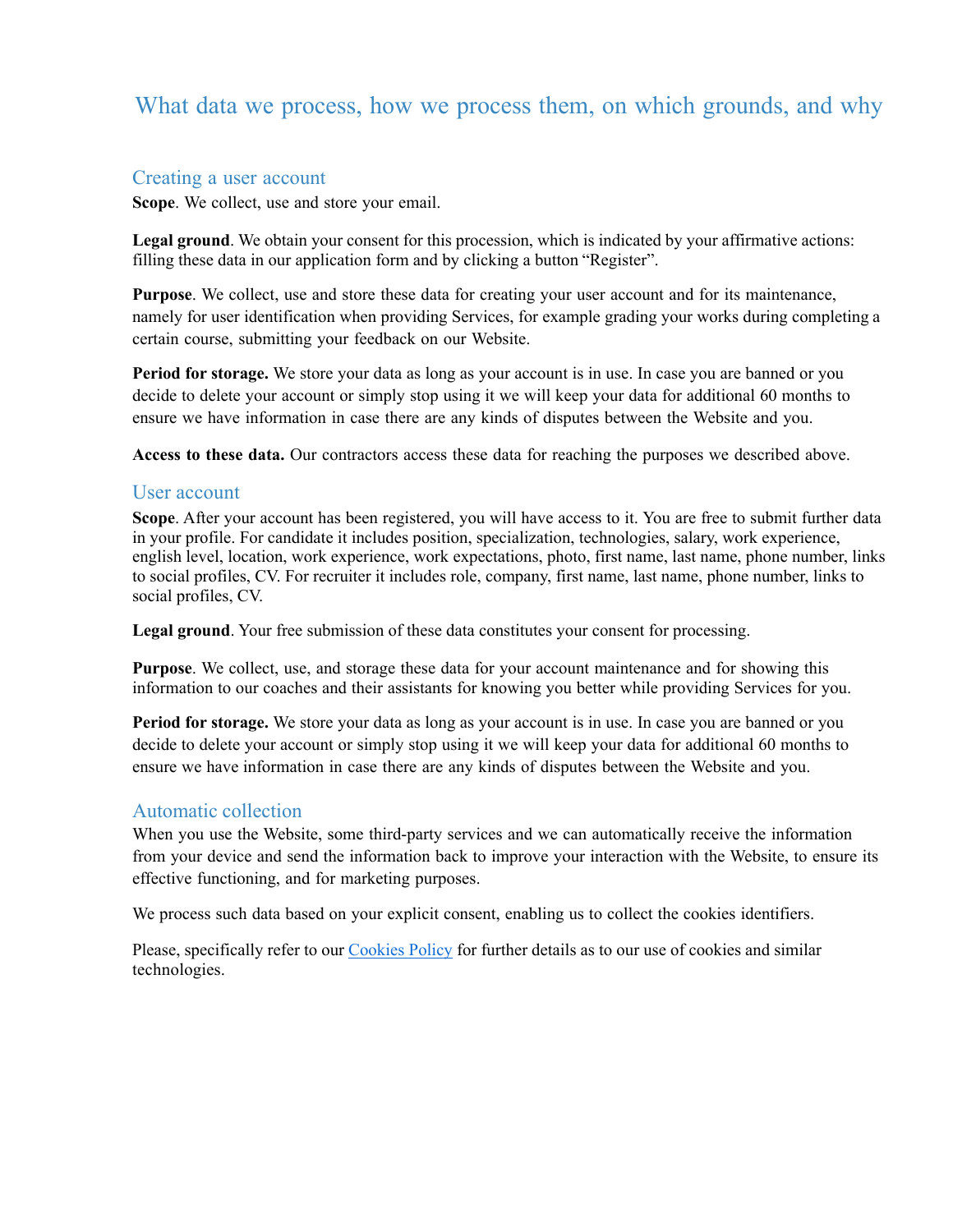# Third-party processing

In order to provide you with high-quality Services, we use the following third-party services. With certain third-party services we share data collected from you on our Website, but with most such services you share your data without us.

### CMS systems

We share your data from user account with *[Strapi](https://strapi.io/)* while using their services. We use their services on data retention of users who receive our Services. Thus, we have a legitimate interest for sharing these data with Strapi as external service. You may familiarize yourself on how this service keeps data obtained from their customers by reading their [Privacy Policy,](https://strapi.io/privacy) available on their website. Strapi is compliant with GDPR requirements.

### How we protect your data

### Technical measures

While communicating with the Website, we use Hypertext Transfer Protocol Secure (HTTPS) for keeping your data secure and communication encrypted.

Technically the data we collect are stored in secure places such as cloud computing platforms of Amazon Web Services (AWS).

### Organizational measures

We require all our employees and contractors to enter into non-disclosure agreements and data processing agreements where it is required by law.

We also will inform users and the respective agencies of personal data breaches should there be high risks of violation of your rights as data subjects. We would also do our best to minimize any such risks.

# Your rights

### General

You have the following rights in relation to your personal data:

- to obtain confirmation that we process your personal data and request a copy of the personal data we hold about you;
- to update the personal data we hold about you, or correct such personal data that you think is incorrect or incomplete;
- to delete personal data that we hold about you, or restrict the way in which we use such personal data;
- to object to our processing of your personal data and withdraw the consent (if the consent is the legal ground for such processing);
- to data portability.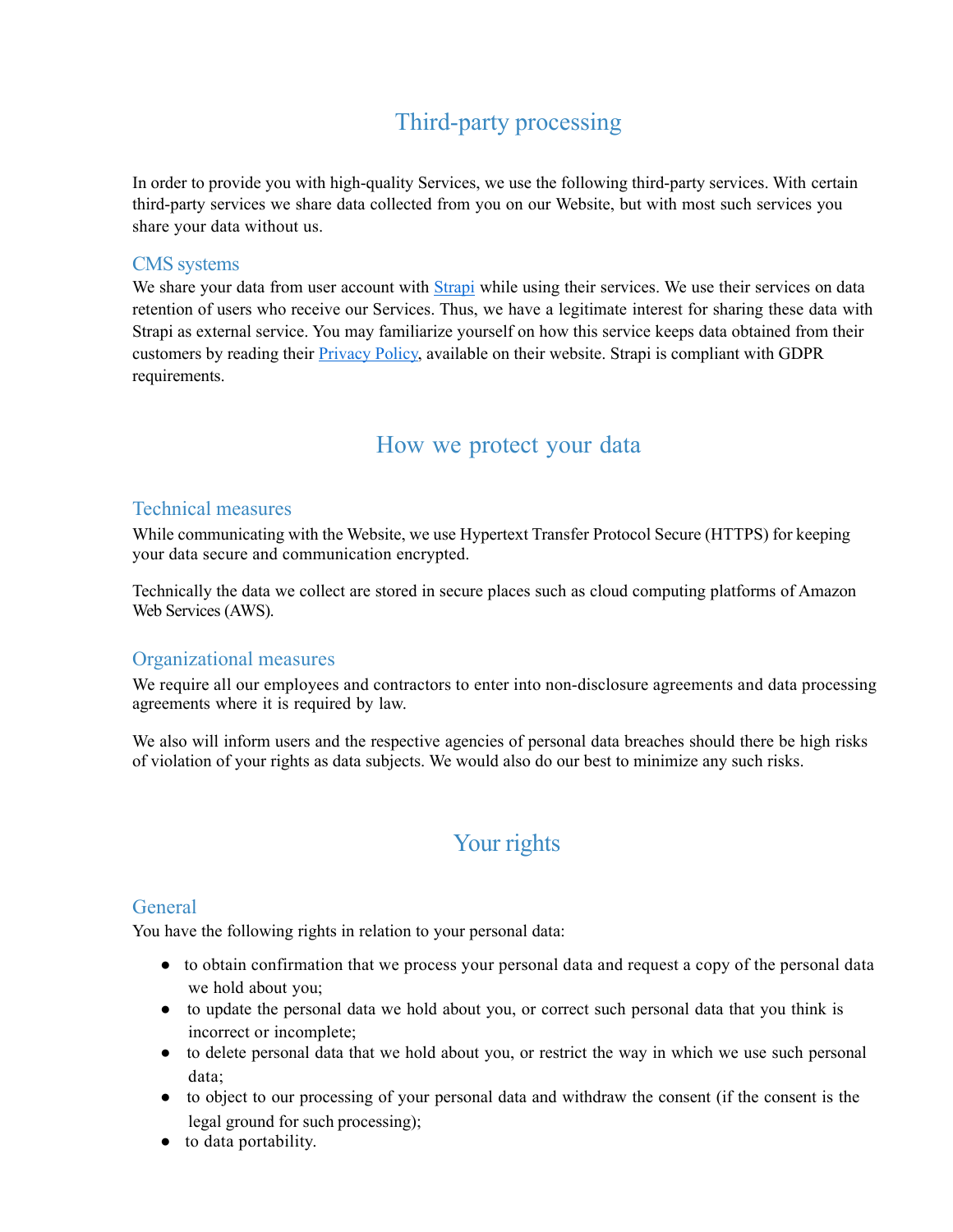### Right to obtain confirmation that we process your personal data and request a copy of the personal data we hold about you

This means that you can ask Huntd what personal data of yours is processed. You can also ask for clarifications on the information described above, i.e. purpose of collecting and processing, period of processing, third parties which have access to information. You have a right to request from Huntd your personal data in a structured, commonly used and machine-readable format.

#### Right to update the personal or correct your personal data

This means you can require all the inaccurate or personal data concerning you being corrected.

### Right to delete your data or to restrict the way in which we process them

You can request Huntd to delete personal data if its processing is no longer necessary to achieve the purposes for which it was collected as well as if there are no legal grounds for the processing. In most cases, if such events occur we will delete your personal data without your request unless otherwise provided by law.

In some cases, prescribed by law you will also be able to restrict the way of processing your data, for example, if you contest the accuracy of your personal data being processed or in case Huntd is not interested in processing of your personal data any longer, but you want Huntd to do this on different reasons, for example, to bring some claim for somebody and, instead of the erasure of information, its processing will be restricted.

### Rights to object to our processing of your data and withdraw the consent (if any)

You have a right to object to processing of your personal data when the processing is related to the performance of our task carried in the public interest or in the exercise of official authority vested in us; or we process your data to pursue our or third party's legitimate interests, and you believe that such interests are overridden by your interests or fundamental rights and freedoms.

You also can withdraw your consent for the collection and processing of your personal data by Huntd at any time by contacting us, without affecting the lawfulness of processing based on consent before its withdrawal. After we receive such withdrawal request from you, we will process it in a timely manner and we will no longer process your personal data, unless otherwise is set by law.

### Rights to data portability

You have a right to obtain your data in a way that can be read and used in different IT environments by the machines and software (right to data portability).

### How to exercise your rights as to your personal data?

We are committed to responding to any verified user as regards any issues arising from this Privacy Policy or applicable data protection laws. We are committed to responding within a reasonable time, bearing in mind the possibility to extend the time to respond up to 30 days by virtue of complexity and number of the requests. In any event, we will inform you of any such extension. Please, be specific in your request regarding exercising any of the above-mentioned rights. You should bear in mind that we are to satisfy your request only on the condition of your successful verification.

To exercise any of your rights, or if you have any other questions about our use of your personal information, please contact us via the contracts indicated below.